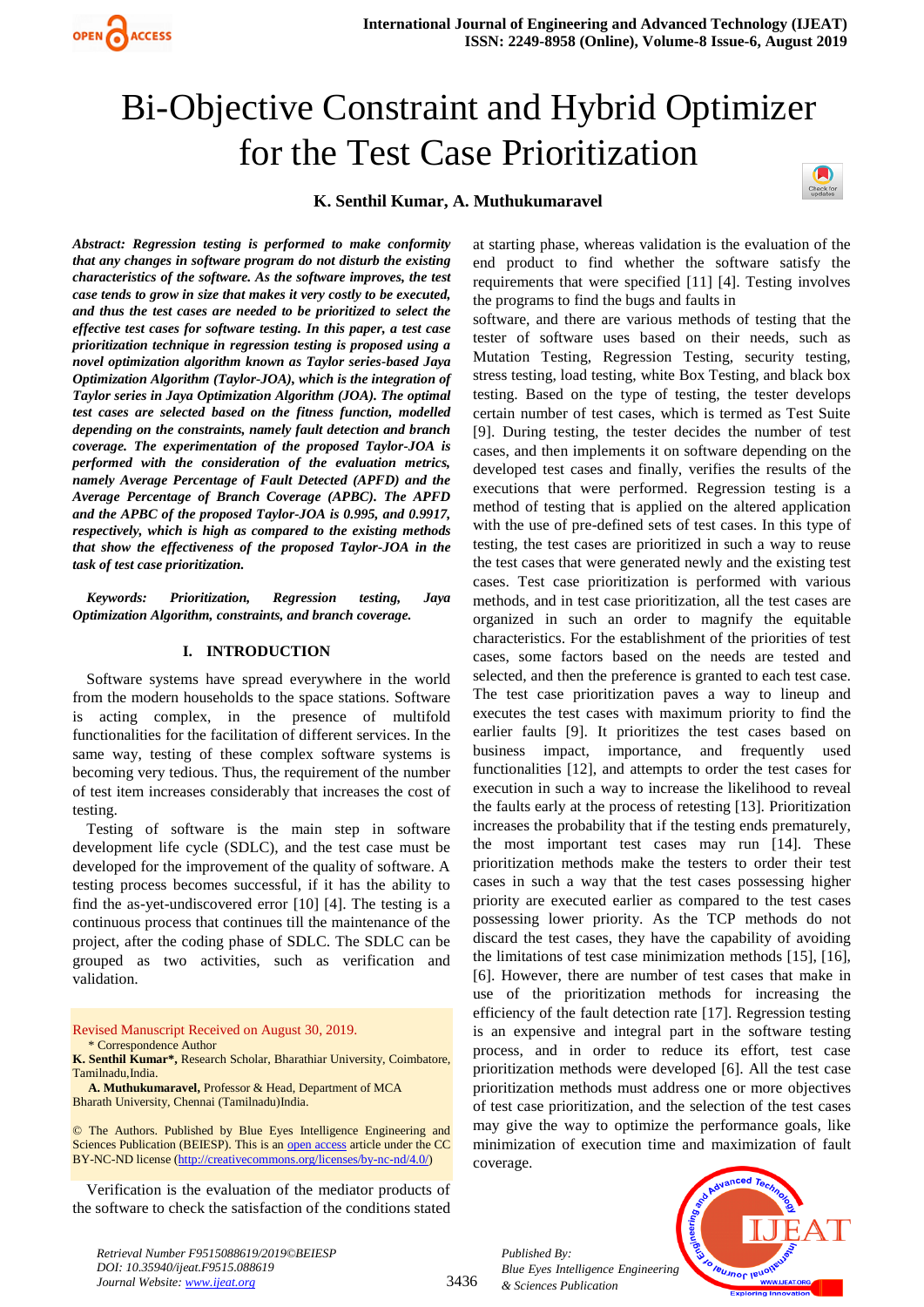Some of the optimization methods are important in increasing the software quality and reducing the testing process. There are various traditional and heuristic methods for test case optimization, such as greedy search and so on, but all are affected with the problem of local optima. The soft computing meta-heuristic application is effective in the testing phase of software in the development of software [18]. There are various soft computing methods applied in various phases of the software development cycle. Some of the beneficial approach is fuzzy logic, genetic algorithm, artificial intelligence and so on. Some of the advanced types of meta-heuristic algorithm were applied on test case prioritization, such as Artificial Bee Colony (ABC), Particle Swarm Optimization (PSO), Ant Colony Optimization (ACO), Cuckoo search (CS), and Harmonic Search (HS). All these algorithms were nature inspired and works in an optimized nature. The aim is to solve the multi-objective test case optimization that provides an accurate result and satisfy the objectives including less time, code coverage, and maximum fault coverage [7].

The main intention for the development of proposed concept is to prioritize the test cases by proposing a novel optimization algorithm. The test case to be selected for the detection of fault is decided based on two important constraints, namely branch coverage and fault. The searching criterion is developed as an optimization problem to obtain the optimal test cases based on the branch coverage and fault and the optimization exploits the fitness measure for determining the optimal test cases. The fitness function for optimal test case generation is performed by the consideration of the constraints. The developed optimization algorithm, known as Taylor-JOA is developed by the hybridization of Taylor series concept [25] in JOA [23]. Thus, the test case prioritization in the regression testing is performed using the proposed Taylor-JOA-based test case prioritization with the consideration of five subjects, namely print\_tokens, schedule, print\_tokens2, schedule2, and space [24].

The major contribution of the paper is:

# **II. BI-OBJECTIVE CONSTRAINT AND TAYLOR-JOA FOR THE TEST CASE PRIORITIZATION**

The method of test case prioritization termed as Taylorbased Jaya Optimization Algorithm is proposed to find the fault with minimum time by considering the bi-objectives, such as branch coverage and fault detection.

The organization of the paper is described as: section 1 explains the introduction to the need of test case prioritization. Section 2 deals with the literature review and the drawbacks associated with the existing methods. Section 3 deals with the proposed system of test case prioritization using the Taylor-JOA. Results and discussion are discussed in section 4 and the section 5 concludes the paper.

# **A. Literature survey**

The eight literatures related to the test case prioritization are discussed as: Yi Bian *et al.* [1] developed the Epistatic Test case Segment (ETS) based ACO, which had a considerable improvement to the origin regarding the efficiency. In addition, it overcame the conventional NSGA-II algorithm, but the external threats lowered the accuracy

including the features under test and the objectives that were utilized. Jinfu Chen *et al.* [2] modelled the adaptive random sequence approach based on clustering, which was good in case of large scale object-oriented software (OOS) testing, but the sampling strategy was needed to be improved for the better optimization of the test case prioritization (TCP). Breno Miranda and Antonia Bertolino [3] designed the Scope-aided testing approach for test prioritization. This strategy, when applied to minimize the test suites lowered the impact in terms of reducing the in-scope fault detection capability, but was not suitable to maintain consistently in all studies. Soumen Nayak *et al.* [4] developed the test Case Prioritization Technique with the improvement in the Rate of Fault Detection. Maximum faults were detected with the consumption of less time using this method, but cannot be used in real-time situations. Deepak Panwar *et al.* [5] modelled the Meta-heuristic technique called ACO that was able to find the maximum faults with the execution of minimum numbers of test cases, but the theoretical analysis was difficult. S. K. Harikarthik *et al.* [6] developed the Modified Artificial Neural Network classification algorithms for test case prioritization that required very less time and memory requirements, but had increased computational burden. Sushant Kumar and Prabhat Ranjan [7] modelled the ACO based test case prioritization that required reduced effort and cost in case of regression testing operation, but took crucial time in the selection of test case. Aitor Arrieta *et al.* [8] developed the multi-objective test generation and prioritization approach that was very effective in finding the faults in test cases, but provided very less performance.

# **B. Challenges**

There are various problems associated with the conventional methods of test case prioritization, which are stated as,

• Adaptive methods of test case prioritization suffer from financial and scalability problems [19].

• The conventional test case prioritization method utilized in [20] do not lower the count of generated test cases, and hence affected with the problems of time complexity in running the generated test cases.

• Risk-based prioritization of test cases with the use of a fuzzy expert model in [21] has reduced efficiency in computation.

• Input-based adaptive randomized prioritization utilized in [22] was not able to handle the input datasets of large size, and thus cost effective results are not possible to be obtained.

• The traditional methods of test case prioritization consider the fixed strength and not the multiple strengths [6], when selecting the test case. Thus, to solve those issues, an advanced method is needed to be developed.



*Retrieval Number F9515088619/2019©BEIESP DOI: 10.35940/ijeat.F9515.088619 Journal Website: www.ijeat.org*

*Published By:*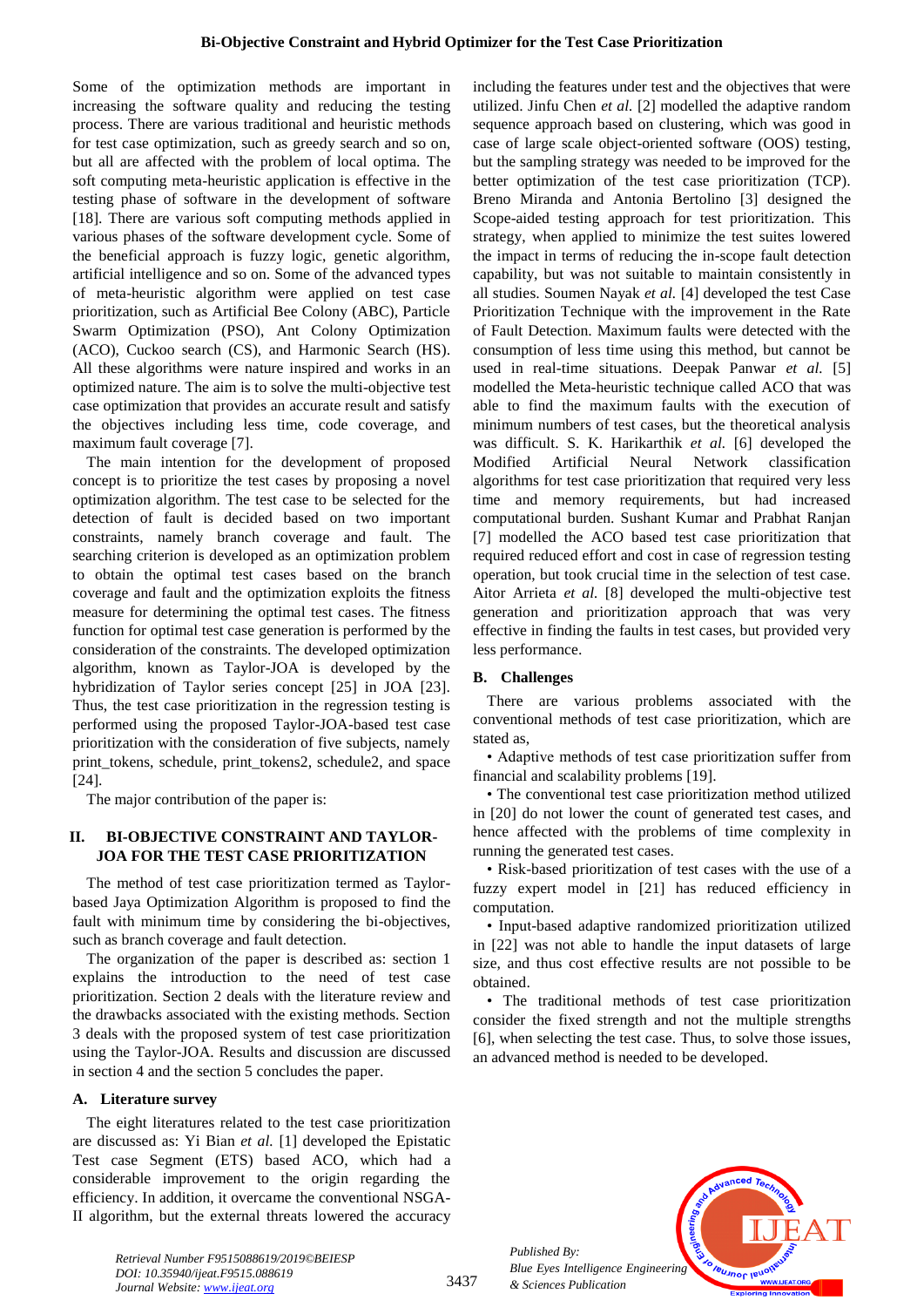

## **III. PROPOSED TAYLOR SERIES-BASED JAYA OPTIMIZATION ALGORITHM IN TEST CASE PRIORITIZATION**

The primary aim of this paper is to design a test case prioritization method in the regression testing by proposing a novel optimization algorithm. The test case to be selected is decided using a searching criterion based on two major constraints, such as fault and branch coverage. Accordingly, the effective searching criterion is formulated to find the optimal test cases depending on the constraints. The searching criterion is formulated as the problem of optimization, which is solved with an algorithm, named Taylor-JOA. The proposed Taylor-JOA is designed by introducing Taylor series concept in JOA and the fitness function for the optimal test case generation is carried out by considering bi-objectives, such as coverage and fault. Thus, the regression tester performs the test case prioritization in the regression testing using the proposed Taylor-JOA. Moreover, it considers five subjects, such as print\_tokens, print tokens2, schedule, schedule2, and space, for experimentation. The block diagram of the proposed Taylor-JOA based test case prioritization technique is depicted in figure 1.



# **Fig. 1 Block diagram of the proposed Taylor-JOA in test case prioritization**

# **A. Generation of test cases**

The test cases are usually employed for detecting the fault with the loop by loop execution of the program while acquiring the minimal execution time. The execution time and cost is minimized when minimum test cases are chosen for software testing that aims at finding the fault present in a program. The test cases are generated with the consideration of two constraints, namely fault detection and branch coverage. The test cases with the maximal ability for detecting the faults and maximal branch coverage are chosen for the effective generation of the test cases. As an instance, let us consider that there are three attributes in each test cases such that the generated test cases are of size,  $|3\times3|$ . The generated test cases are subjected to prioritization that defines the order of execution of test cases. In other words, the test case are executed in the order of their priorities with the test case with highest priority is said to be executed first.

# **B. Test case prioritization**

*Retrieval Number F9515088619/2019©BEIESP DOI: 10.35940/ijeat.F9515.088619 Journal Website: www.ijeat.org*

The test cases obtained from the previous step are prioritized to manage the order of execution in an optimal way to find the fault in the software programs with minimum execution time using the proposed Taylor-JOA algorithm. The chosen test cases should cover the entire software program through checking each and every loop and branch for fault thereby, achieving maximal fault and branch coverage. The fitness measure is formulated based on the two objectives, termed as maximum fault detection and maximum branch coverage.

## **Solution encoding**

Consider three test cases,  $t_1, t_2$ , and  $t_3$  and the order of execution of test cases is based on the priorities and the prioritization is enabled based on the constraints, such as fault detection and branch coverage. The fitness value of the test cases lies between 0 and 1, and the test case possessing minimum value of fitness is given the highest priority. Assume that  $t_2 < t_1 < t_3$ , then the test case  $t_2$  is given first priority  $p_1$ , the test case  $t_1$  is provided second priority  $p_2$ , and the test case  $t_3$  is given the third priority  $p_3$ . Thus, the order of execution is given as  $t_2$ ,  $t_1$ , and  $t_3$ . Figure 2 shows the solution encoding of the proposed Taylor-JOA based test case prioritization method.



# **Fig. 2 Solution encoding of proposed Taylor-JOA**

# **Fitness**

3438

The order of execution of the test case is decided depending on fitness measure, which relies on the constraints, such as fault detection and branch coverage. The relation for fitness is expressed as,

$$
Fitness = \frac{APFD + APBC}{2} \tag{1}
$$

## **a) Average Percentage of Fault Detected (APFD):**

This metric indicates the weighted average of faults that are detected, and it is widely utilized in the evaluation of the test case prioritization methods. The APFD depends on the factors, such as order of execution of the faults, number of test cases and the number of faults, and it is expressed as,

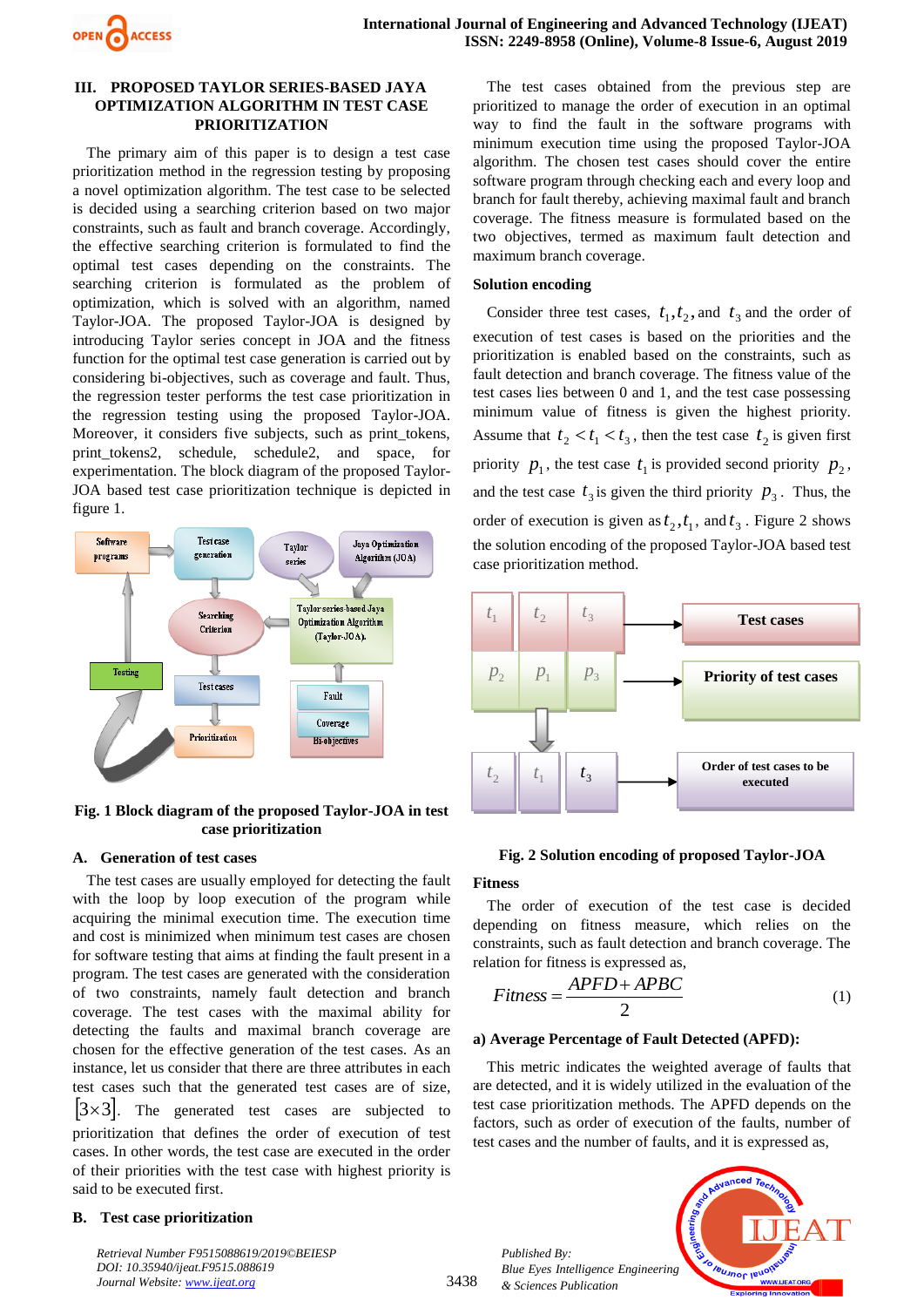$$
APFD = 1 - \left[ \frac{T_{f1} + T_{f2} + \dots + T_{fu}}{ku} \right] \times \frac{1}{2u}
$$
 (2)

where,  $k$  is the number of test cases,  $u$  is the number of faults,  $T_{f_1}$  is the position of initial test in the test suite that detects fault 1,  $T_{f2}$  is the position of initial test in the test suite that detects fault 2, and  $T_{\text{fu}}$  is the position of initial test in the test suite that detects the fault  $\mu$ . Consider an example with three test cases, such as  $t_1, t_2$ , and  $t_3$  with their respective priorities being  $p_1, p_2$ , and  $p_3$ . Assume that the program consists of two faults  $f_1$ , and  $f_2$  to be detected. The test cases mentioned above finds both the faults  $f_1$ , and  $f_2$ , and the factors,  $T_{f_1}$  and  $T_{f_2}$  depends on the test cases priority even if all the test cases detect the faults and the value for  $T_{f_1}$  and  $T_{f_2}$  is the order of their test cases detecting the faults.

## **b) Average Percentage of Branch Coverage (APBC):**

This metric estimate the rate of prioritized test suite that covers the branches. The APBD depends on the factors, such as order of execution of the branches, number of test cases and the number of faults, and it is expressed as,

$$
APBC = 1 - \left[ \frac{T_{b1} + T_{b2} + \dots + T_{bu}}{ku} \right] \times \frac{1}{2u}
$$
 (3)

*L Ku J Zu*<br>*Z L J Z J* is the position of initial test in the test s<br> *T<sub>f1</sub>* is the position of initial test in the test s<br>
fault 1,  $T_{f2}$  is the position of initial test in<br>
the cest saite that decice Where,  $T_{b1}$  is the position of initial test in the test suite that covers the branch1,  $T_{b2}$  is the position of initial test in the test suite that covers the branch 2, and  $T_{bu}$  is the position of initial test in the test suite that covers the branch  $u$ . Consider an example with three test cases, such as  $t_1, t_2$ , and  $t_3$  with their respective priorities being  $p_1, p_2$ , and  $p_3$ . Assume that the program consists of five branches  $b_1$ ,  $b_2$ ,  $b_3$ ,  $b_4$ , and  $b_5$  that are needed to be covered. Let us assume that the test case  $t_1$  and  $t_2$  covers all the branches  $b_1$ ,  $b_2$ ,  $b_3$ ,  $b_4$ , and  $b_5$ , but the factors  $T_{b1} + T_{b2} + ... + T_{bu}$  is based on the priority of the test cases  $t_1$  and  $t_2$ . For a method to be effective in test case prioritization, the values of APFD and APBC must be maximal, and the fitness measure is necessary to be minimal. Thus, in the fitness constraints in equation (2) and (3), the constraints APFD and APBC are subtracted from one.

## **Algorithmic steps of the Taylor series-based Jaya Optimization Algorithm**

The test case prioritization phenomenon enormously helps in finding the faults present in a program through the loop

by loop execution and covering all the branches within the minimal execution time. A lot of test case prioritization methods are available to identify the faults, but these techniques are highly time-consuming. In addition, the detection of changes in the software programs and the affected parts of the program acts as the major challenges in the existing methods of test case prioritization. Hence, there is a need for an algorithm that requires less time and effective in the prioritization of the test case. JOA is an efficient optimization algorithm that has the ability to solve both the unconstrained and constrained problems of optimization.

All the test cases are given as input to the proposed Taylor**-**JOA approach that optimizes the rules and produces enhanced results. The advantage of JOA over other optimization algorithms is that all the observations are utilized for both the training and validation process, and each observation is used for the validation exactly only once. One of the main reasons for the enhanced performance of the JOA is that it always moves away from worst solution and converges to best solution. The drawback seen in JOA is that it is a deterministic method and not a heuristic method and does not use a random function that leads to poor scalability. In order to overcome the limitations associated with the JOA, and to inherit the advantages of both Taylor series and the JOA, the concept of Taylor series is integrated in JOA. The Taylor series prediction (TSP) criterion is used as it increases the scalability, and able to rectify the drawbacks associated with the JOA. In addition, it provides more accurate prediction on current test cases even with greatly varying access patterns. The TSP can be compared using the first order, second order, and the higher order predictions, whereas the higher order predictions offer more accurate results.

#### **i) Initialization:**

The first step in the Taylor**-**JOA is the initialization of the parameters. The design variables  $p$ , candidate solutions  $q$ ,

and the termination conditions till the  $l^{th}$  iteration are initialized in this step.

#### **ii) Fitness evaluation:**

The fitness of the method is evaluated based on the constraints, namely fault detection and branch coverage. For a system to be effective, the fitness measure must be minimal, indicating maximum fault detection and branch coverage. The fitness value is estimated based on the relation expressed in equation (1).

## **iii) Generation of random variables:**

The random variables for all  $g$ , where  $g = 1, 2, ..., p$ were selected.

### **iv) Estimation of best solution:**

*Published By:*

*& Sciences Publication* 

The solution possessing least fitness value is selected optimally using the proposed Taylor-JOA optimization method, which indicates the order of test case prioritization. The standard expression for the JOA is expressed in equation (4) as,



*Retrieval Number F9515088619/2019©BEIESP DOI: 10.35940/ijeat.F9515.088619*

3439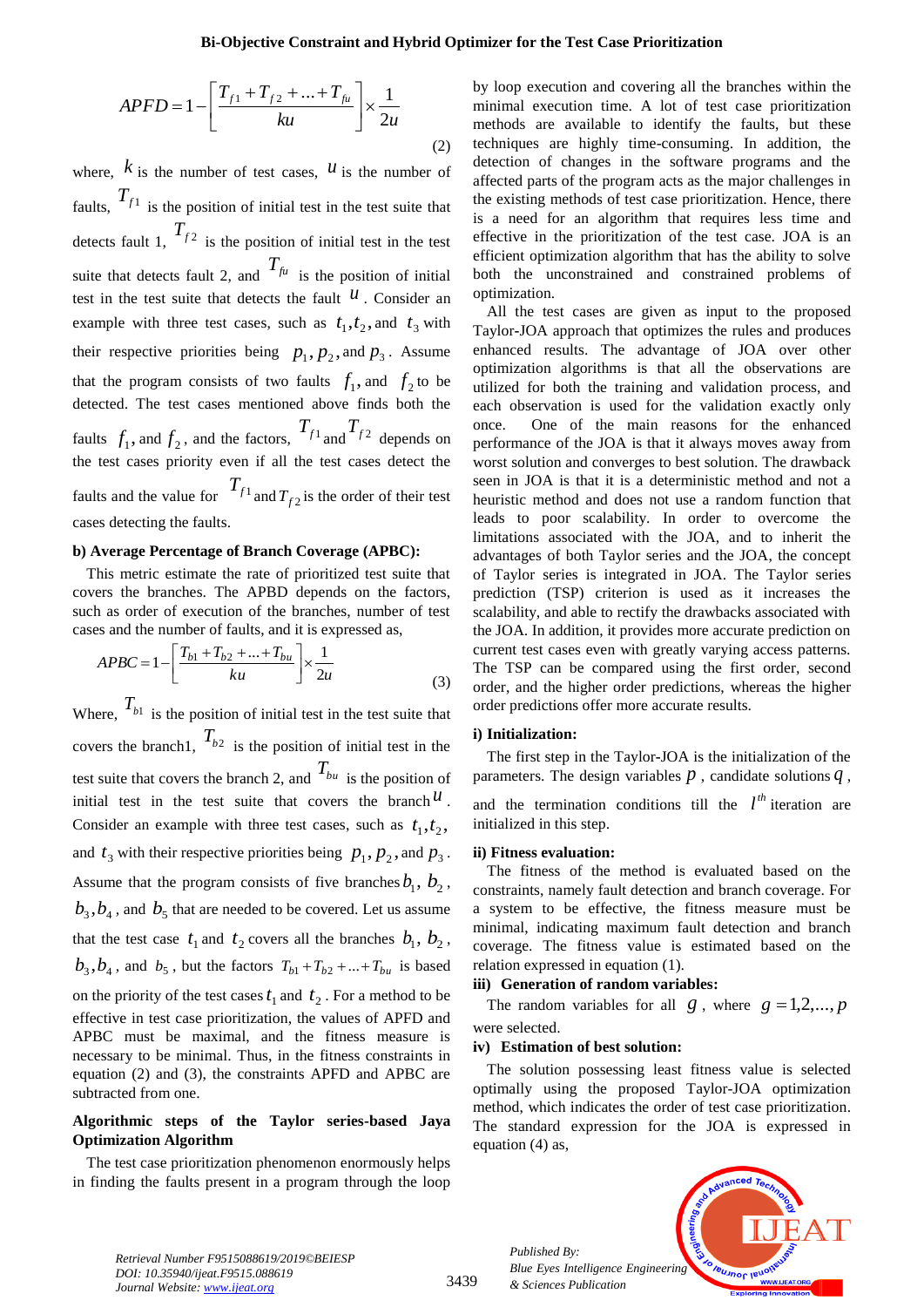

$$
\boldsymbol{J}_{g,h,l}^{s+1} = \boldsymbol{J}_{g,h,l}^{s} + \boldsymbol{m}_{1,g,l} \Big( \boldsymbol{J}_{g,best,l} - \Big| \boldsymbol{J}_{g,h,l}^{s} \Big| \Big) - \boldsymbol{m}_{2,g,l} \Big( \boldsymbol{J}_{g,worst,l} - \Big| \boldsymbol{J}_{g,h,l}^{s} \Big| \Big) \tag{4}
$$

where,  $J_{g,best,l}$  indicates the value of variable  $g$  for best candidate,  $J_{g,worst,l}$  indicates the value of variable  $g$  for

worst candidate,  $J_s^s$  $J_{g,h,l}^s$  is the absolute value,  $J_{g,h}^{s+1}$  $, h,$ *s*  $J_{g,h,l}^{s+1}$  is the updated value of  $J_{g,h,l}$ ,  $m_{1,g,l}$  and  $m_{2,g,l}$  are the random numbers for  $h^{th}$  variable at the  $l^{th}$  variable between 0 and 1, l is the iteration number,  $g$  is the design variable varying from  $1$  to  $p$ , and  $h$  is the candidate solutions varying from

1 to *q* . The standard equation of JOA is given as equation (4), which is modified using the Taylor series. In order to inherit the advantages of Taylor series in JOA, and to overcome the drawback associated with the JOA, Taylor series concept is integrated with the JOA. The Taylor series uses the best solutions of the previous iterations or the historical solutions to obtain the current best solution. The priority order of the test case to be executed for finding the fault in a program is selected using the expression obtained from the Taylor integrated JOA. The standard equation of the Taylor series is expressed as,

$$
J_{g,h,l}^{s+1} = 0.5J_{g,h,l}^{s} + 1.3591J_{g,h,l}^{s-1} - 1.3590J_{g,h,l}^{s-2} + 0.6795J_{g,h,l}^{s-3} - 0.2259J_{g,h,l}^{s-4} + 0.0555J_{g,h,l}^{s-5}
$$
  
- 0.0104  $J_{g,h,l}^{s-6} + 1.38e^{-3}J_{g,h,l}^{s-7} - 9.92e^{-5}J_{g,h,l}^{s-8}$  (5)

where,  $J^s, J^{s-1},..., J^{s-8}$  is the time series,  $J^{s-8}$  is the solution in the  $(s-8)^{th}$  iteration,  $J^{s+1}$  is solution at the  $(s+1)^{th}$ iteration.

$$
J_{g,h,l}^{s} = \frac{1}{0.5} \left[ \frac{J_{g,h,l}^{s+l} - 1.3591 J_{g,h,l}^{s-l} + 1.3590 J_{g,h,l}^{s-2} - 0.6795 J_{g,h,l}^{s-3} + 0.2259 J_{g,h,l}^{s-4} - 0.0555 J_{g,h,l}^{s-5}}{+ 0.0104 J_{g,h,l}^{s-6} - 1.38 e^{-3} J_{g,h,l}^{s-7} + 9.92 e^{-5} J_{g,h,l}^{s-8}} \right]
$$
(6)

$$
J_{g,h,l}^{s} = \begin{bmatrix} 2J_{g,h,l}^{s+1} - 2.7182J_{g,h,l}^{s-1} + 2.718J_{g,h,l}^{s-2} - 1.359J_{g,h,l}^{s-3} + 0.4518J_{g,h,l}^{s-4} - 0.111J_{g,h,l}^{s-5} \\ + 0.0208J_{g,h,l}^{s-6} - 2.76e^{-3}J_{g,h,l}^{s-7} + 19.76e^{-5}J_{g,h,l}^{s-8} \end{bmatrix}
$$
(7)

Equation (7) is the simplified expression of the Taylor series. Substitute equation (7) in equation (4) for the integration of the Taylor series in JOA,

$$
J_{g,h,l}^{s+1} = J_{g,h,l}^{s+1} + m_{1,g,f}(J_{g,bos,t,l} - J_{g,h,l}^{s+1}) - m_{2,g,f}(J_{g,wos,t,l} - J_{g,h,l}^{s+1})
$$
\n
$$
J_{g,bos,t}^{s+1} = J_{g,bos,t}^{s+1} + J_{g,bos,t}^{s+1} + J_{g,bos,t}^{s+1} + J_{g,bos,t}^{s+1}
$$
\n
$$
J_{g,bos,t}^{s+1} = 0.04
$$
\n
$$
J_{g,bos,t}^{s+1} = 0.04
$$
\n
$$
J_{g,bos,t}^{s+1} = 0.04
$$
\n
$$
J_{g,bos,t}^{s+1} = 0.04
$$
\n
$$
J_{g,bos,t}^{s+1} = 0.04
$$
\n
$$
J_{g,bos,t}^{s+1} = 0.04
$$
\n
$$
J_{g,bos,t}^{s+1} = 0.04
$$
\n
$$
J_{g,bos,t}^{s+1} = 0.04
$$
\n
$$
J_{g,bos,t}^{s+1} = 0.04
$$
\n
$$
J_{g,bos,t}^{s+1} = 0.04
$$
\n
$$
J_{g,bos,t}^{s+1} = 0.04
$$
\n
$$
J_{g,bos,t}^{s+1} = 0.04
$$
\n
$$
J_{g,bos,t}^{s+1} = 0.04
$$
\n
$$
J_{g,bos,t}^{s+1} = 0.04
$$
\n
$$
J_{g,bos,t}^{s+1} = 0.04
$$
\n
$$
J_{g,bos,t}^{s+1} = 0.04
$$
\n
$$
J_{g,bos,t}^{s+1} = 0.04
$$
\n
$$
J_{g,bos,t}^{s+1} = 0.04
$$
\n
$$
J_{g,bos,t}^{s+1} = 0.04
$$
\n
$$
J_{g,bos,t}^{s+1} = 0.04
$$
\n
$$
J_{g,bos,t}^{s+1} = 0.04
$$
\n
$$
J_{g,bos,t}^{s+1
$$

$$
J_{g,h,l}^{s+1} = 2.7182 J_{g,h,l}^{s-1} - 2.718 J_{g,h,l}^{s-2} + 1.359 J_{g,h,l}^{s-3} - 0.4518 J_{g,h,l}^{s-4} + 0.111 J_{g,h,l}^{s-5} - 0.0208 J_{g,h,l}^{s-6} + 2.76 e^{-3} J_{g,h,l}^{s-7} - 19.76 e^{-5} J_{g,h,l}^{s-8} - m_{1,g,l} \Big(J_{g,best,l} - |J_{g,h,l}^{s}| \Big) + m_{2,g,l} \Big(J_{g,worst,l} - |J_{g,h,l}^{s}| \Big)
$$
(9)

Equation (9) is the standard expression of the Taylor-JOA algorithm that involves in the prioritization of the test cases. This expression is the update equation of the proposed Taylor-JOA, which performs the test case prioritization such that the test cases possessing higher priorities enable in finding the faults that are present in a program with the loop by loop execution covering the entire branches with minimum execution time.

#### **v) Termination:**

*Published By:*

*& Sciences Publication* 

The process is continued, till the prioritization of the test cases with the completion of all iterations. The Pseudocode of the proposed Taylor-JOA is shown in algorithm 1.



*Retrieval Number F9515088619/2019©BEIESP DOI: 10.35940/ijeat.F9515.088619*

3440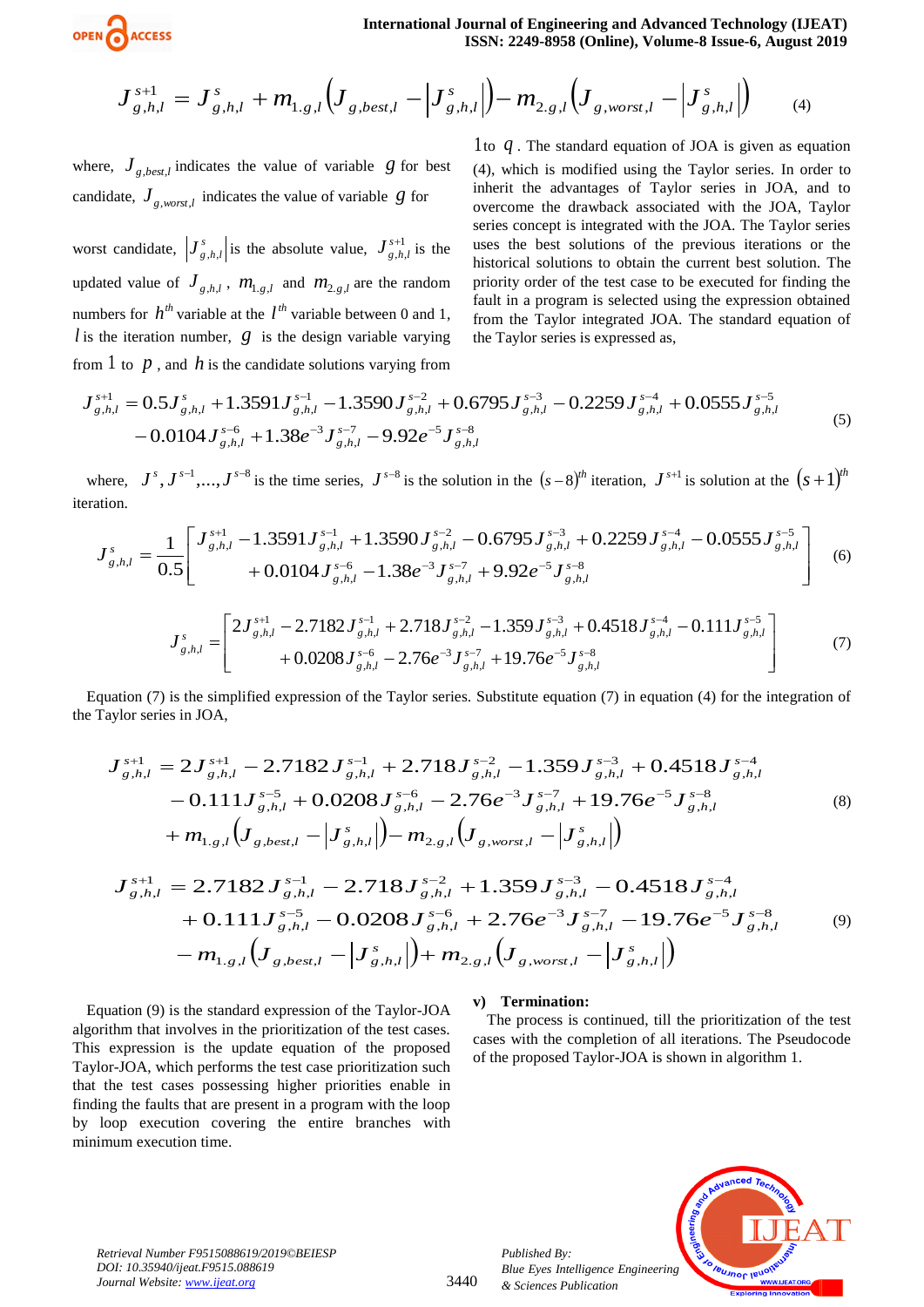**Algorithm. 1 Pseudocode of proposed Taylor-JOA algorithm**

| Proposed Taylor-JOA Algorithm |                                                                           |  |  |  |  |  |  |  |
|-------------------------------|---------------------------------------------------------------------------|--|--|--|--|--|--|--|
| 1                             | Input: Design variables, candidate solutions, stopping condition.         |  |  |  |  |  |  |  |
| 2                             | <b>Output:</b> Best solution $\rightarrow J_{g, best,l}$                  |  |  |  |  |  |  |  |
| 3                             | <b>Start</b>                                                              |  |  |  |  |  |  |  |
| 4                             | <b>Initialization</b>                                                     |  |  |  |  |  |  |  |
| 5                             | Initialize Design variables, candidate solutions, stopping<br>condition.  |  |  |  |  |  |  |  |
| 6                             | Repeat till 1 <sup>th</sup> iteration                                     |  |  |  |  |  |  |  |
| 7                             | Choose the solution with maximum fitness measure as the<br>worst solution |  |  |  |  |  |  |  |
| 8                             | Choose the solution with minimum fitness measure as the<br>best solution  |  |  |  |  |  |  |  |
| 9                             | For all g                                                                 |  |  |  |  |  |  |  |
| 10                            | Generate random variables                                                 |  |  |  |  |  |  |  |
| n                             | For all $k$                                                               |  |  |  |  |  |  |  |
| 12                            | Modify the solution using equation (9)                                    |  |  |  |  |  |  |  |
| 13                            | Update the best solution based on fitness measure                         |  |  |  |  |  |  |  |
| 14                            | end                                                                       |  |  |  |  |  |  |  |
| 15                            | end                                                                       |  |  |  |  |  |  |  |
| 16                            | Stop                                                                      |  |  |  |  |  |  |  |

# **IV. RESULTS AND DISCUSSIONS**

In this section, the outcomes produced using the proposed Taylor-JOA based test case prioritization model and the conventional test case prioritization methods are explained. The performance of the proposed Taylor-JOA model is analyzed using two measures, such as APFD and APBC.

## **A. Evaluation metrics**

The effectiveness of the proposed Taylor-JOA based test case prioritization model is analyzed using two measures, such as APFD and APBC and the metrics are described in the section 3.2.2 in detail. The software's [26] used in the development of the proposed Taylor-JOA based test case prioritization model is described as below,

**Print\_tokens:** It is a C language of Ad Hoc test type with seeded fault type of size 726 LOC, 18 Procedures (20,934,932 total bytes) developed originally by Tom Ostrand and the colleagues at the Siemens Corporate Research.

**Print\_tokens 2:** It is a C language of test type named Ad Hoc with seeded fault type of size 570 LOC, 19 Procedures (20,088,511 total bytes) developed by Tom Ostrand and the colleagues at the Siemens Corporate Research.

**Schedule:** Similar to print\_tokens, it is a C language of Ad Hoc test type with seeded fault type of size 412 LOC, 18 Procedures (15,692,125 total bytes) designed by Tom Ostrand and the colleagues at the Siemens Corporate Research.

**Schedule 2:** The schedule2 differs from schedule only in size, and the size of schedule2 is 374 LOC, 16 Procedures (17,836,149 total bytes).

**Space:** It is a C language of test type named Ad Hoc with real fault type of size 6199 LOC, 136 Procedures (268,950,867 total bytes).

# **B. Comparative methods of test case prioritization**

The comparative methods considered are, random sequence approach [2], Whale optimization algorithm (WOA) [6], Ant Colony Optimization (ACO) [5], Jaya Optimization Algorithm (JOA) [23], and the proposed Taylor-JOA method. The performance of the proposed Taylor-JOA method is analysed and are evaluated using two metrics, namely APFD and APBC.

## **Comparative analysis of the methods of test case prioritization based on print\_tokens**

The comparative analysis of methods involved in the test case prioritization using print\_tokens based on APFD and APBC for various population sizes are depicted in figure 3. Figure 3.a shows the analysis based on APFD for various population sizes. For the population size of 15, the APFD for the methods, such as random sequence, WOA, ACO, JOA, and the proposed Taylor-JOA is 0.9717, 0.985, 0.9683, 0.995, and 0.995, respectively. Similarly, when the population size is 20, the APFD for random sequence is 0.975, WOA is 0.9816, ACO is 0.955, JOA is 0.985, and the proposed Taylor-JOA 0.995. When the population size is 25, the APFD for the methods, such as random sequence, WOA, ACO, JOA, and the proposed Taylor-JOA is 0.9817, 0.9717, 0.965, 0.965, and 0.9917, respectively. Figure 3.b shows the analysis based on APBC for various population sizes. For the population size of 15, the APBC for the methods, such as random sequence, WOA, ACO, JOA, and the proposed Taylor-JOA is 0.925, 0.925, 0.895, 0.945, and 0.947, respectively. Similarly, when the population size is 20, the APBC for random sequence is 0.935, WOA is 0.941, ACO is 0.919, JOA is 0.937, and the proposed Taylor-JOA is 0.951. When the population size is 25, the APBC for the methods, such as random sequence, WOA, ACO, JOA, and the proposed Taylor-JOA is 0.949, 0.955, 0.873, 0.953, and 0.967, respectively.



*Retrieval Number F9515088619/2019©BEIESP DOI: 10.35940/ijeat.F9515.088619 Journal Website: www.ijeat.org*

3441

*Published By:*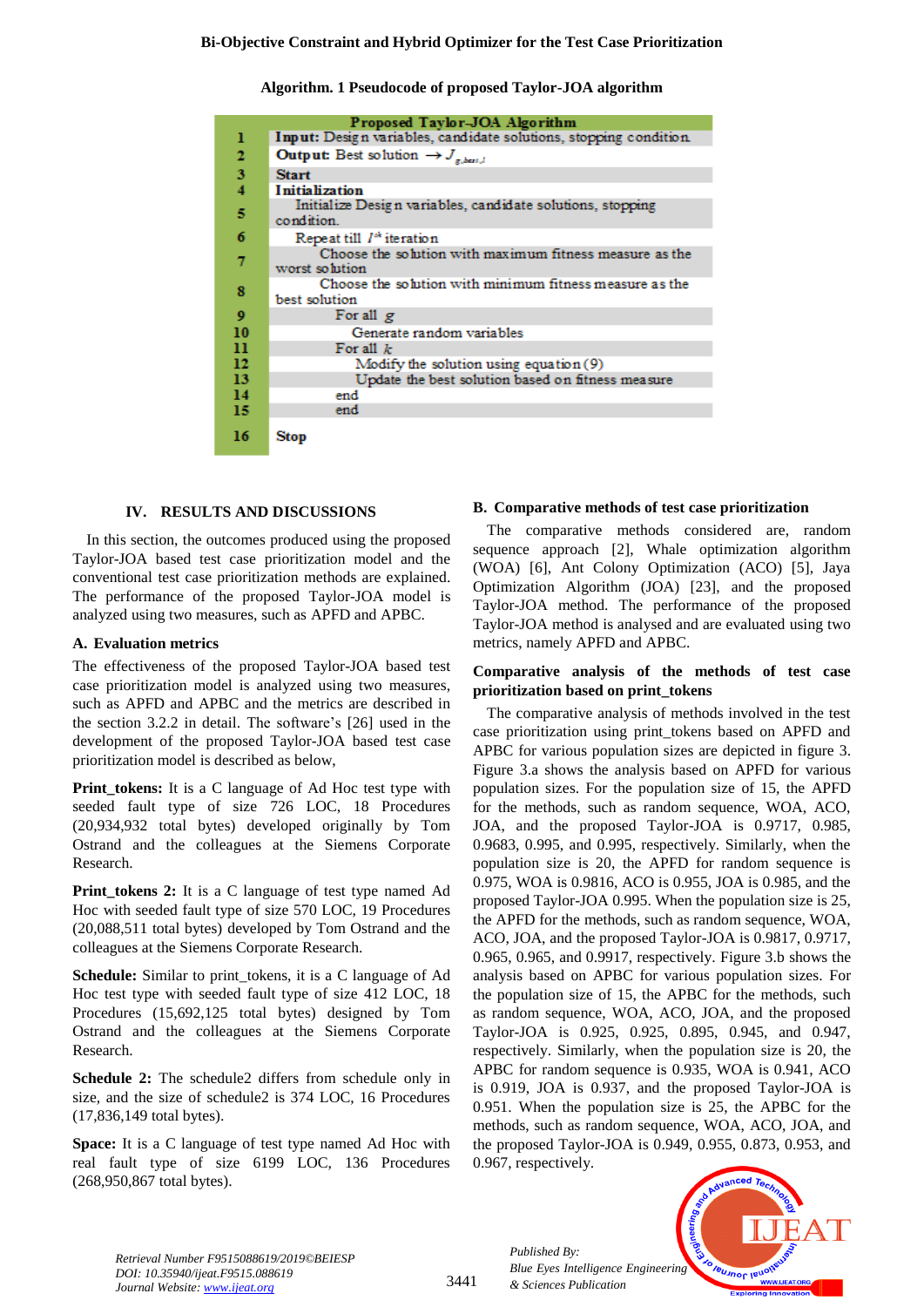



**Fig. 3 Comparative analysis using print\_tokens based on a) APFD, and b) APBC**

**Comparative analysis of the methods of test case prioritization based on print\_tokens 2**

The comparative analysis of the methods involved in the test case prioritization using print\_tokens2 based on APFD and APBC for various population sizes are depicted in figure 4. Figure 4.a shows the analysis based on APFD for various population sizes. For the population size of 15, the APFD for the methods, such as random sequence, WOA, ACO, JOA, and the proposed Taylor-JOA is 0.97, 0.96, 0.96, 0.975, and 0.99, respectively. Similarly, when the population size is 20, the APFD for random sequence is 0.96, WOA is 0.98, ACO is 0.915, JOA is 0.975, and the proposed Taylor-JOA is 0.985. When the population size is 25, the APFD for the methods, such as random sequence,

WOA, ACO, JOA, and the proposed Taylor-JOA is 0.93, 0.965, 0.915, 0.925, and 0.985, respectively. Figure 4.b shows the analysis based on APBC for various population sizes. For the population size of 15, the APBC for the methods, such as random sequence, WOA, ACO, JOA, and the proposed Taylor-JOA is 0.99, 0.995, 0.97, 0.98, and 0.995, respectively. When the population size is 20, the APBC for the methods, such as random sequence, WOA, ACO, JOA, and the proposed Taylor-JOA is 0.965, 0.995, 0.995, 0.995, and 0.995, respectively. Similarly, when the population size is 25, the APBC for random sequence is 0.995, WOA is 0.99, ACO is 0.995, JOA is 0.99, and the proposed Taylor-JOA is 0.995.



*Retrieval Number F9515088619/2019©BEIESP DOI: 10.35940/ijeat.F9515.088619 Journal Website: www.ijeat.org*

3442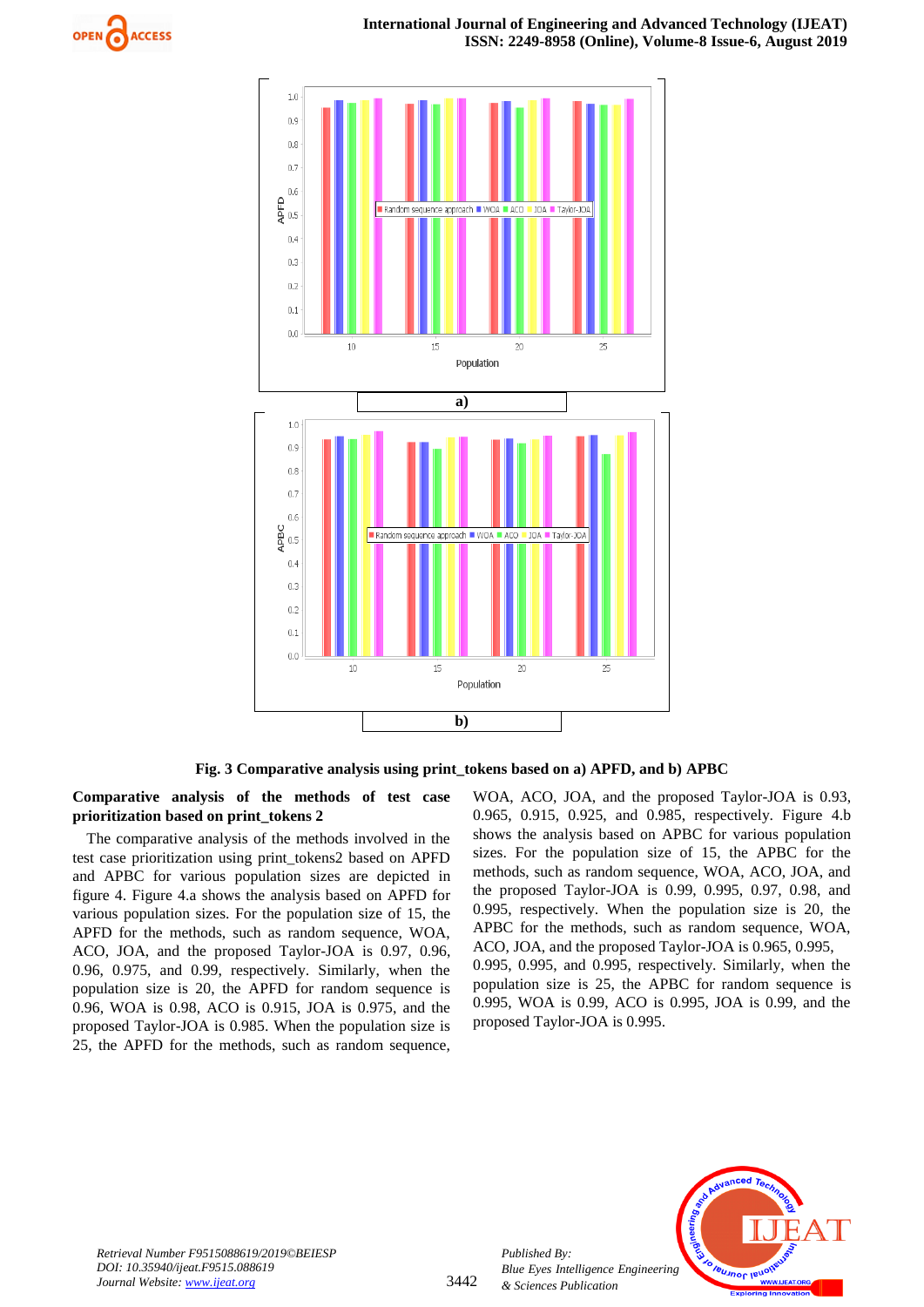

**Fig. 4 Comparative analysis using print\_tokens 2 based on a) APFD, and b) APBC**

# **Comparative analysis of the methods of test case prioritization based on schedule**

The comparative analysis of methods involved in the test case prioritization using schedule based on APFD and APBC for various population sizes are depicted in figure 5. Figure 5.a shows the analysis based on APFD for various population sizes. For the population size of 15, the APFD for the methods, such as random sequence, WOA, ACO, JOA, and the proposed Taylor-JOA is 0.985, 0.9817, 0.965, 0.9783, and 0.9883, respectively. When the population size is 20, the APFD for the methods, such as random sequence, WOA, ACO, JOA, and the proposed Taylor-JOA is 0.9917, 0.9983, 0.9717, 0.985, and 0.9983, respectively. Similarly, when the population size is 25, the APFD for random

sequence is 0.975, WOA is 0.9717, ACO is 0.9483, JOA is 0.985, and the proposed Taylor-JOA is 0.9917. Figure 5.b shows the analysis based on APBC for the variation in the population size. For the population size of 15, the APBC for the methods, such as random sequence, WOA, ACO, JOA, and the proposed Taylor-JOA is 0.963, 0.953, 0.937, 0.967, and 0.981, respectively. When the population size is 20, the APBC for the methods, such as random sequence, WOA, ACO, JOA, and the proposed Taylor-JOA is 0.959, 0.927, 0.881, 0.965, and 0.979, respectively. Similarly, when the population size is 25, the APBC for random sequence is 0.957, WOA is 0.951, ACO is 0.901, JOA is 0.949, and the proposed Taylor-JOA is 0.967.



*Published By:*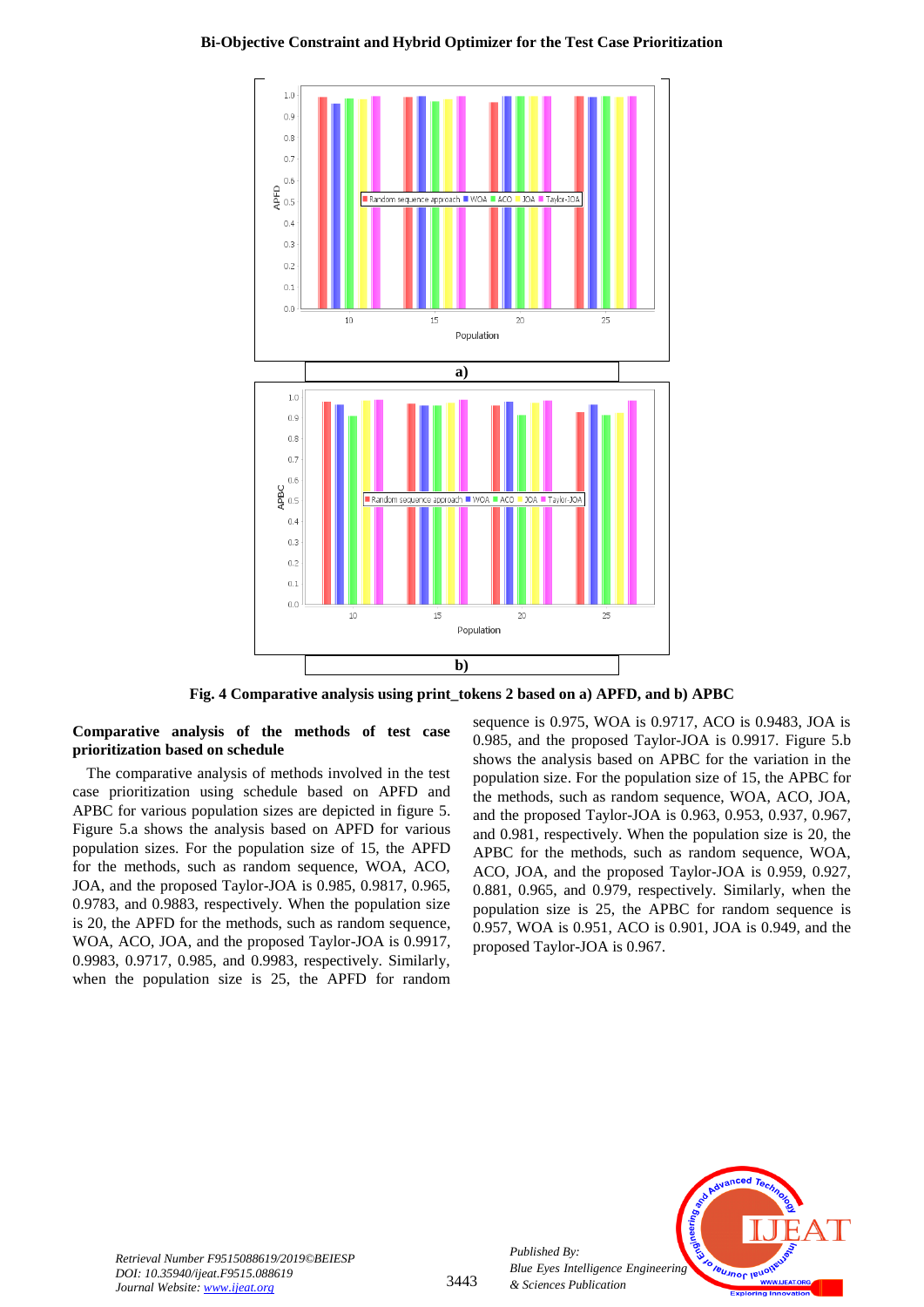



**Fig. 5 Comparative analysis using schedule based on a) APFD, and b) APBC**

# **Comparative analysis of the methods of test case prioritization based on schedule 2**

The comparative analysis of methods involved in test case prioritization using schedule2 on the basis of APFD and APBC for various population sizes are depicted in figure 6. Figure 6.a shows the analysis based on APFD for various population sizes. For the population size of 15, the APFD for the methods, such as random sequence, WOA, ACO, JOA, and the proposed Taylor-JOA is 0.9817, 0.9917, 0.9583, 0.9917, and 0.9917, respectively. Similarly, when the population size is 20, the APFD for random sequence is 0.985, WOA is 0.9917, ACO is 0.945, JOA is 0.995, and the proposed Taylor-JOA is 0.995. When the population size is 25, the APFD for the methods, such as random sequence,

WOA, ACO, JOA, and the proposed Taylor-JOA is 0.985, 0.9883, 0.9417, 0.9583, and 0.9917, respectively. Figure 6.a shows the analysis based on APBC for various population sizes. For the population size of 15, the APBC for the methods, such as random sequence, WOA, ACO, JOA, and the proposed Taylor-JOA is 0.9683, 0.9733, 0.9667, 0.9783, and 0.9783, respectively. When the population size is 20, the APBC for the methods, such as random sequence, WOA, ACO, JOA, and the proposed Taylor-JOA is 0.9683, 0.975, 0.96, 0.9683, and 0.9833, respectively. Similarly, when the population size is 20, the APBC for random sequence is 0.9733, WOA is 0.9667, ACO is 0.96, JOA is 0.96, and the proposed Taylor-JOA is 0.9817.



*Retrieval Number F9515088619/2019©BEIESP DOI: 10.35940/ijeat.F9515.088619 Journal Website: www.ijeat.org*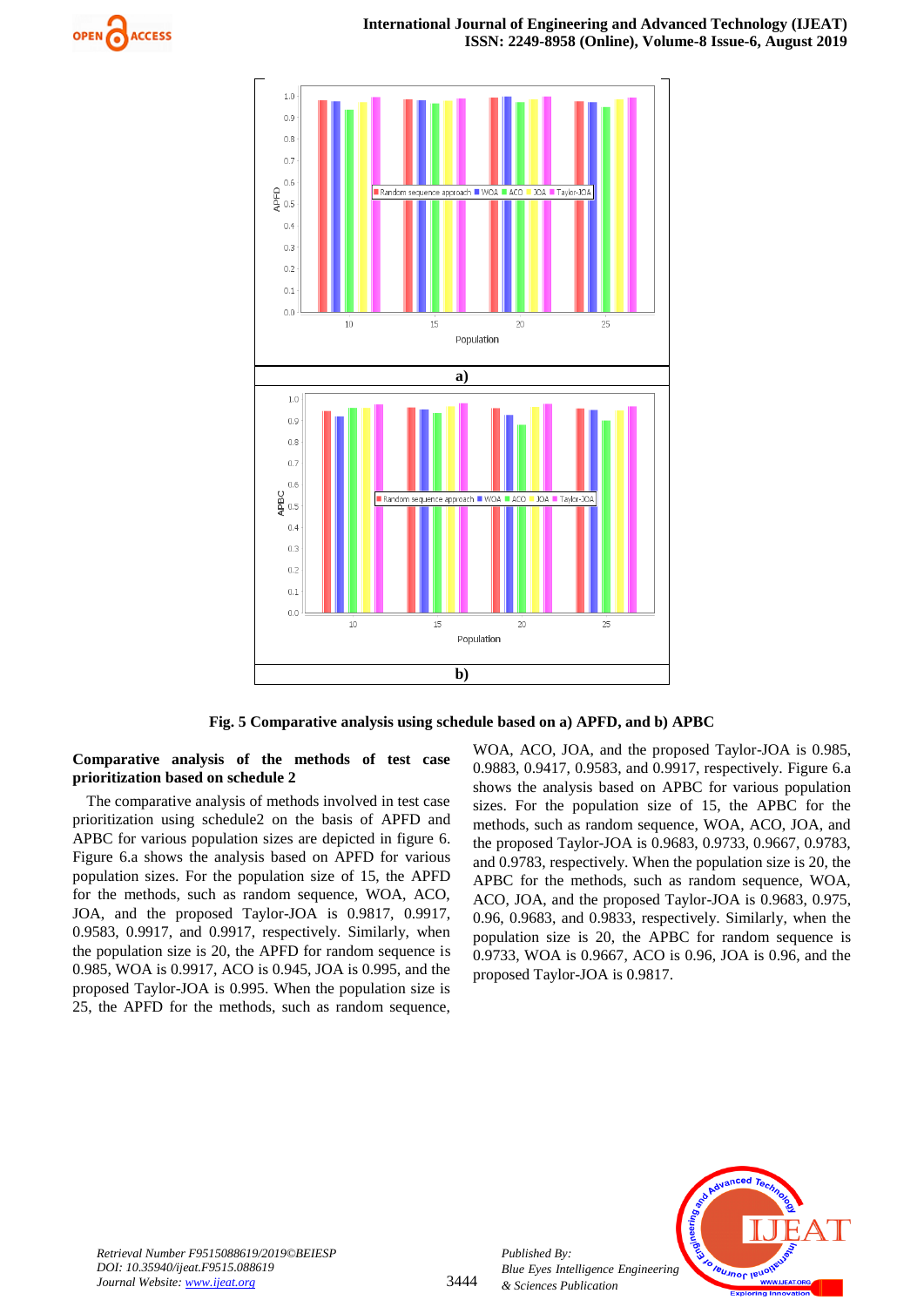



**Fig. 6 Comparative analysis using schedule 2 based on a) APFD, and b) APBC**

**Comparative analysis of the methods of test case prioritization based on space**

The comparative analysis of methods involved in the test case prioritization using space depending on APFD and APBC for various population sizes are depicted in figure 7. Figure 7.a shows the analysis based on APFD for various population sizes. For the population size of 15, the APFD for the methods, such as random sequence, WOA, ACO, JOA, and the proposed Taylor-JOA is 0.99, 0.985, 0.99, 0.985, and 0.995, respectively. When the population size is 20, the APFD for the methods, such as random sequence, WOA, ACO, JOA, and the proposed Taylor-JOA is 0.98, 0.97, 0.945, 0.995, and 0.995, respectively. Similarly, when the population size is 25, the APFD for random sequence is 0.995, WOA is 0.99, ACO is 0.96, JOA is 0.98, and the proposed Taylor-JOA is 0.995. Figure 7.a shows the analysis based on APBC for the various population sizes. For the population size of 15, the APBC for the methods, such as random sequence, WOA, ACO, JOA, and the proposed Taylor-JOA is 0.985, 0.9817, 0.9783, 0.9683, and 0.9917, respectively. When the population size is 20, the APBC for the methods, such as random sequence, WOA, ACO, JOA, and the proposed Taylor-JOA is 0.9583, 0.985, 0.9883, 0.9683, and 0.9917, respectively. Similarly, when the population size is 25, the APBC for random sequence is 0.9883, WOA is 0.9617, ACO is 0.9817, JOA is 0.985, and the proposed Taylor-JOA is 0.9917.



*Retrieval Number F9515088619/2019©BEIESP DOI: 10.35940/ijeat.F9515.088619 Journal Website: www.ijeat.org*

*Published By:*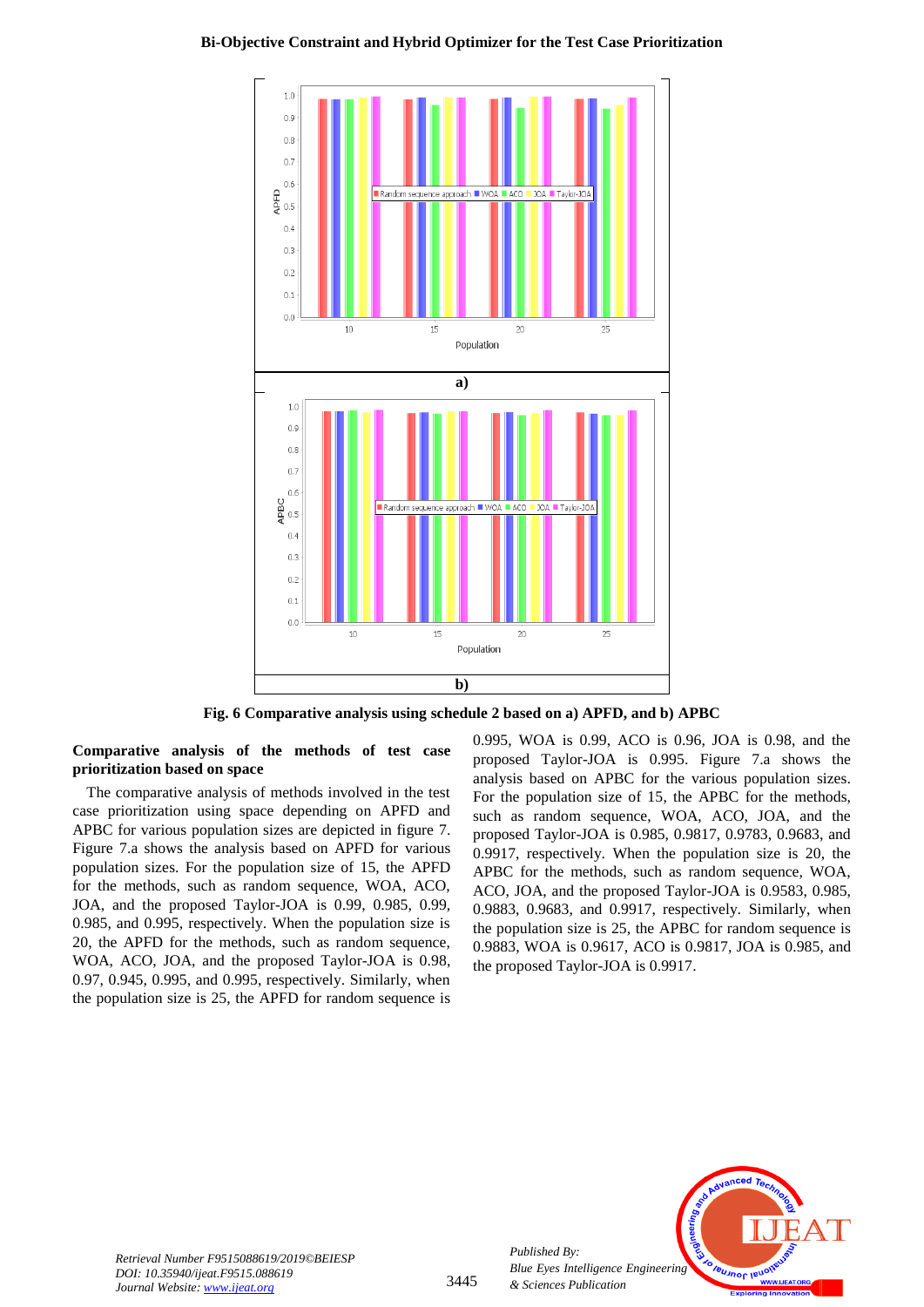



**Fig. 7 Comparative analysis using space based on a) APFD, and b) APBC**

# **C. Comparative Discussion**

Table 1 depicts the comparative discussion of methods involved in test case prioritization in terms of evaluation metrics, namely APFD and APBC. The APDF of the methods, such as random sequence approach, WOA, ACO, JOA, and the proposed Taylor-JOA using the subject print\_tokens is 0.975, 0.9817, 0.955, 0.985, and 0.995, respectively. The APBC of the methods, such as random sequence approach, WOA, ACO, JOA, and the proposed Taylor-JOA using the subject print\_tokens is 0.937, 0.949, 0.939, 0.957, and 0.973, respectively. Similarly, the APDF of the methods, such as random sequence approach, WOA, ACO, JOA, and the proposed Taylor-JOA using the subject print\_tokens2 0.99, 0.96, 0.985, 0.98, and 0.995, respectively. The APBC of the methods, such as random sequence approach, WOA, ACO, JOA, and the proposed Taylor-JOA using the subject print\_tokens2 is 0.97, 0.96, 0.96, 0.975, and 0.99, respectively. In the same way, the APDF of the methods, such as random sequence approach, WOA, ACO, JOA, and the proposed Taylor-JOA using the

subject schedule is 0.975, 0.9717, 0.9483, 0.985, and 0.9917, respectively. The APBC of the methods, such as random sequence approach, WOA, ACO, JOA, and the proposed Taylor-JOA using the subject schedule is 0.963, 0.953, 0.937, 0.967, and 0.981, respectively. The APDF of the methods, such as random sequence approach, WOA, ACO, JOA, and the proposed Taylor-JOA using the subject schedule2 is 0.985, 0.9817, 0.9817, 0.9917, and 0.995, respectively. The APBC of the methods, such as random sequence approach, WOA, ACO, JOA, and the proposed Taylor-JOA using the subject schedule2 is 0.9733, 0.9667, 0.96, 0.96, and 0.9817, respectively. The APDF of the methods, such as random sequence approach, WOA, ACO, JOA, and the proposed Taylor-JOA using the subject Space is 0.99, 0.99, 0.975, 0.99, and 0.995, respectively. The APBC of the methods, such as random sequence approach, WOA, ACO, JOA, and the proposed Taylor-JOA using the subject Space is 0.985, 0.9817, 0.9783, 0.9683, and 0.9917, respectively.



*Retrieval Number F9515088619/2019©BEIESP DOI: 10.35940/ijeat.F9515.088619 Journal Website: www.ijeat.org*

3446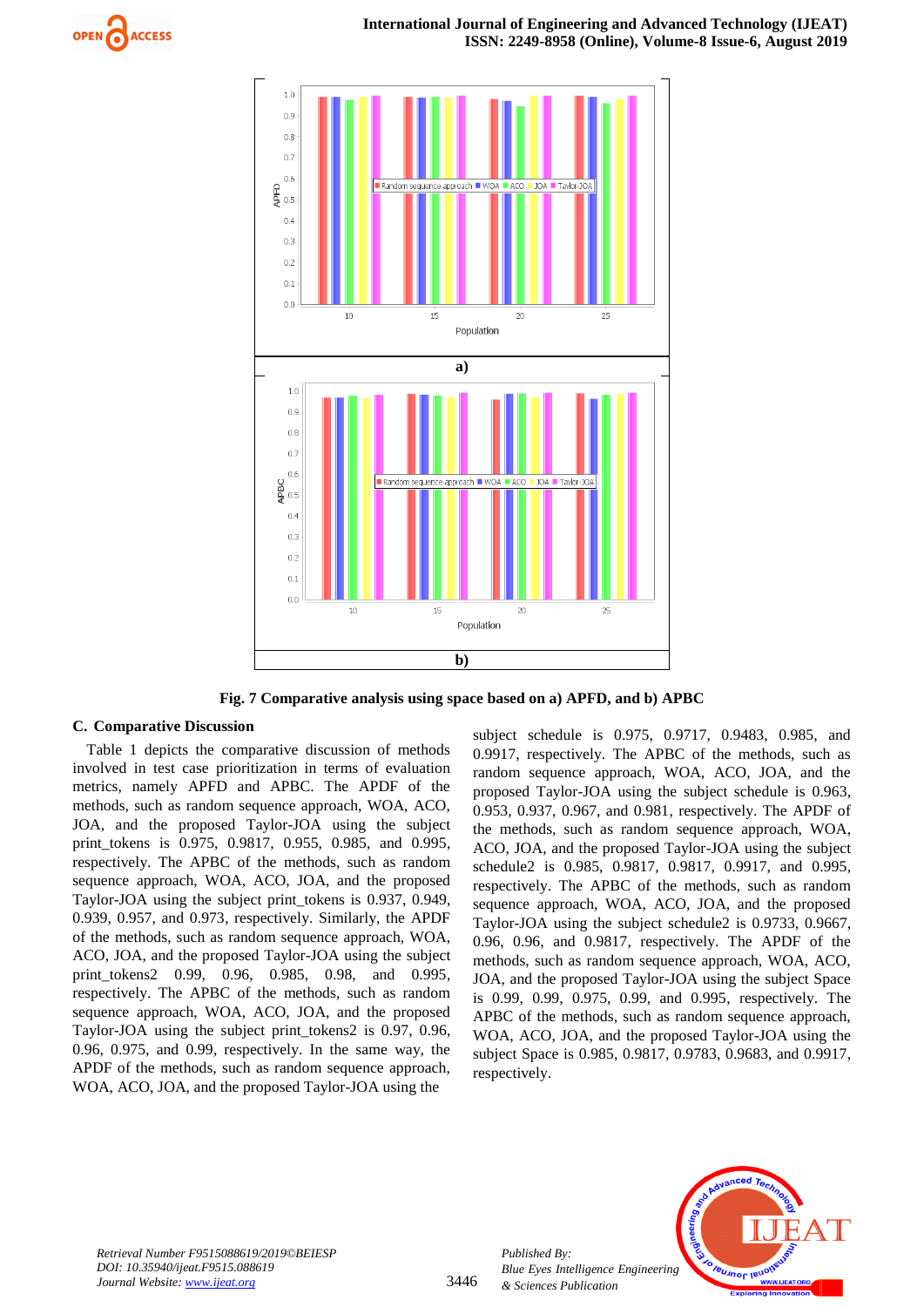## **Bi-Objective Constraint and Hybrid Optimizer for the Test Case Prioritization**

| <b>Subjects</b>       | <b>Metrics</b> | <b>Methods</b> |            |            |            |                   |  |
|-----------------------|----------------|----------------|------------|------------|------------|-------------------|--|
|                       |                | Random         | <b>WOA</b> | <b>ACO</b> | <b>JOA</b> | proposed          |  |
|                       |                | sequence       |            |            |            | <b>Taylor-JOA</b> |  |
| print_token           | <b>APFD</b>    | 0.975          | 0.9817     | 0.955      | 0.985      | 0.995             |  |
| s                     | <b>APBC</b>    | 0.937          | 0.949      | 0.939      | 0.957      | 0.973             |  |
| print_token           | <b>APFD</b>    | 0.99           | 0.96       | 0.985      | 0.98       | 0.995             |  |
| s2                    | <b>APBC</b>    | 0.97           | 0.96       | 0.96       | 0.975      | 0.99              |  |
| schedule              | <b>APFD</b>    | 0.975          | 0.9717     | 0.9483     | 0.9850     | 0.9917            |  |
|                       | <b>APBC</b>    | 0.963          | 0.953      | 0.937      | 0.967      | 0.981             |  |
| Schedule <sub>2</sub> | <b>APFD</b>    | 0.985          | 0.9817     | 0.9817     | 0.9917     | 0.995             |  |
|                       | <b>APBC</b>    | 0.9733         | 0.9667     | 0.96       | 0.96       | 0.9817            |  |
| <b>Space</b>          | <b>APFD</b>    | 0.99           | 0.99       | 0.975      | 0.99       | 0.995             |  |
|                       | <b>APBC</b>    | 0.9850         | 0.9817     | 0.9783     | 0.9683     | 0.9917            |  |

**Table. 1 Comparative discussion of the methods test case prioritization**

## **V. CONCLUSION**

Regression is termed as the retesting of unchanged parts of an application, where the test cases are executed again so as to analyze whether the earlier action of the application is acting well and the new modifications does not create any faults. This paper proposes a test case prioritization method in the regression testing using an optimization algorithm called as Taylor series-based Jaya Optimization Algorithm (Taylor-JOA), which is the hybridization of Taylor series in Jaya Optimization Algorithm (JOA). The test optimal cases are chosen on the basis of two constraints, termed as fault detection and branch coverage, and the fitness function is formulated in terms of these constraints. The performance of the proposed Taylor-JOA is analyzed based on the evaluation metrics, such as Average Percentage of Fault Detected (APFD) and the Average Percentage of Branch Coverage (APBC). The proposed Taylor-JOA produced the APFD of 0.995, and the APBC of 0.9917 that shows the superiority of the proposed Taylor-JOA. In future, the performance will be enhanced through the application of any other hybrid optimizations and with the inclusion of additional objective constraints.

# **REFERENCES**

- 1. Yi Bian, Zheng Li, Ruilian Zhao, and Dunwei Gong, "Epistasis Based ACO for Regression Test Case Prioritization," IEEE Transactions on Emerging Topics In Computational Intelligence, vol. 1, no. 3, pp. 213- 223, June 2017.
- 2. Jinfu Chen, Lili Zhu, Tsong Yueh Chen, Dave Towey, Fei-Ching Kuo, Rubing Huang, and Yuchi Guo, "Test case prioritization for objectoriented software: An adaptive random sequence approach based on clustering," Journal of Systems and Software, vol. 135, pp. 107-125, January 2018.
- 3. Breno Miranda and Antonia Bertolino, "Scope-aided test prioritization, selection and minimization for software reuse," Journal of Systems and Software, vol. 131, pp. 528-549, September 2017.
- 4. Soumen Nayak, Chiranjeev Kumar, and Sachin Tripathi, "," Arabian Journal for Science and Engineering, vol. 42, no. 8, pp. 3307–3323, August 2017.
- 5. Deepak Panwar, Pradeep Tomar, Harshvardhan Harsh and Mohammad Husnain Siddique, "Improved Meta-Heuristic Technique for Test Case Prioritization," Soft Computing: Theories and Applications, pp 647- 664, 2017.
- 6. S. K. Harikarthik, V. Palanisamy, and P. Ramanathan, "Optimal test suite selection in regression testing with test case prioritization using modified Ann and Whale optimization algorithm," Cluster Computing, pp 1–10, 2017.
- 7. Sushant Kumar and Prabhat Ranjan, "ACO based test case prioritization for fault detection in maintenance phase," International Journal of Applied Engineering Research, vol. 12, Nno. 16, pp. 5578- 5586, 2017.
- 8. Aitor Arrieta, Shuai Wang, Urtzi Markiegi, Goiuria Sagardui, and Leire Etxeberria, "Employing Multi-Objective Search to Enhance Reactive TestCase Generation and Prioritization for Testing Industrial Cyber Physical Systems," IEEE Transactions on Industrial Informatics, vol. 14, no. 3, pp. 1055 - 1066, March 2018.
- 9. Zainab Sultan, Shahid Nazir Bhatti, Rabiya Abbas, and S. Asim Ali Shah, "Analytical Review on Test Cases Prioritization Techniques: An Empirical Study," (IJACSA) International Journal of Advanced Computer Science and Applications, vol. 8, no. 2, pp. 293-302, 2017.
- 10. Glenford J. Myers, "The Art of Software Testing," Wiley, New York, 1979.
- 11. IEEE Standard Glossary of Software Engineering Terminology, IEEE standards collection, 1990 Accessed from, [http://www.mit.jyu.fi/ope/kurssit/TIES462/Materiaalit/IEEE\\_Software](http://www.mit.jyu.fi/ope/kurssit/TIES462/Materiaalit/IEEE_SoftwareEngGlossary.pdf) [EngGlossary.pdf.](http://www.mit.jyu.fi/ope/kurssit/TIES462/Materiaalit/IEEE_SoftwareEngGlossary.pdf)
- 12. Thillaikarasi Muthusamy and Dr. Seetharaman.K, "Effectiveness of test case prioritization techniques based on regression testing," International Journal of Software Engineering & Applications (IJSEA), vol.5, no.6, pp. 113–123, November 2014.
- 13. Qi Zhang, Ludmila Cherkasova, Ningfang Mi, and Evgenia Smirni, "A regression-based analytic model for capacity planning of multi-tier applications," Cluster Computing, vol. 11, no. 3, pp. 197–211, 2008.
- 14. Hyunsook Do,Siavash Mirarab, Ladan Tahvildari, and Gregg Rothermel, "The effects of time constraints on test case prioritization: a series of controlled experiments," IEEE Transaction on Software Engineering, vol. 36, no. 5, pp. 593–617, 2010.
- 15. R.Krishnamoorthi and S.A.Sahaaya Arul Mary, "Factor oriented requirement coverage based system test case prioritization of new and regression test cases," Information and Software Technology, vol. 51, no. 4, pp. 799–808, 2009.
- 16. Sreedevi Sampath, Renee Bryce, and Atif M Memon, "A uniform representation of hybrid criteria for regression testing," IEEE Transaction on Software Engineering, vol. 39, no. 10, pp. 1326–1344, 2013.
- 17. C.P.Indumathi and K.Selvamani, "Test cases prioritization using open dependency structure algorithm," Procedia Computer Science, vol. 48, pp. 250– 255, 2015.
- 18. Luciano S.de Souza, Ricardo B.C.Prudencio, Flavio de A.Barros, and Eduardo H.da S.Aranha, "Search based contrained test case selection using execution effort," Expert systems with applications ,vol. 40, no. 12, pp. 4887- 4896, 2013.
- 19. Amanda Schwartz and Hyunsook Do, "Cost-effective regression testing through adaptive test prioritization strategies," Journal of Systems and Software, vol. 115, pp. 61–81, 2016.
- 20. Ahlam Ansari, Anam Khan, Alisha Khan, and Konain Mukadam, "Optimized regression test using test case prioritization," Procedia Computer Science, vol. 79, pp. 152–160, 2016.

*Published By: Blue Eyes Intelligence Engineering & Sciences Publication* 



*Retrieval Number F9515088619/2019©BEIESP DOI: 10.35940/ijeat.F9515.088619 Journal Website: www.ijeat.org*